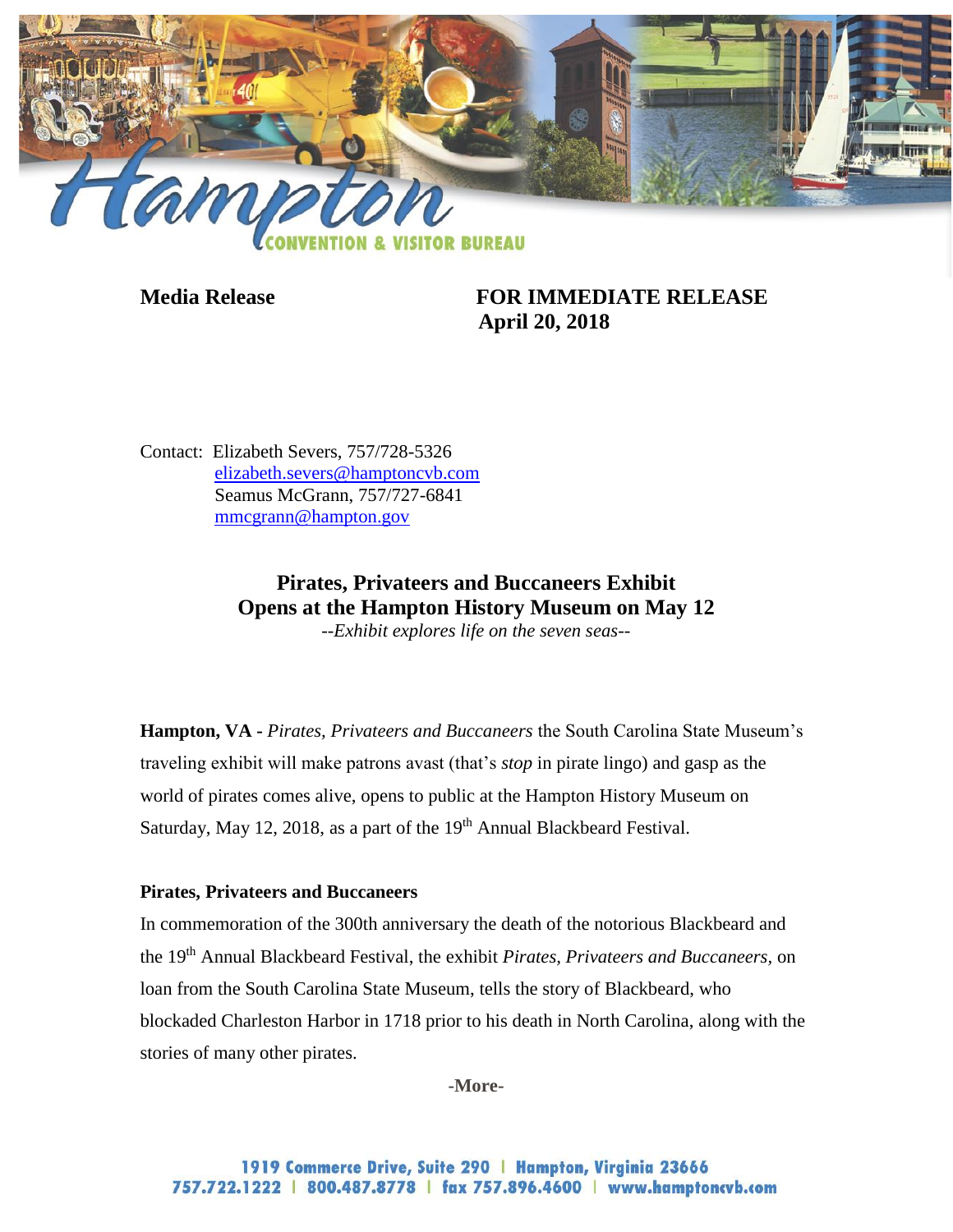## **Pirates, Privateers and Buccaneers Exhibit Opens at the Hampton History Museum on May 12- Page 2**

The exhibit will thrill those who have always been fascinated by these desperadoes of the seas. It will dispel a number of popular myths about pirates, such as that they made their victims walk the plank, and used phrases such as 'arrrgh,' and 'matey,' which are fictions of Hollywood. This exhibit will also address the problem of modern piracy dispelling another popular myth that pirates disappeared a long time ago.

When approached by North Carolina merchants seeking help in breaking up piracy along the Outer Banks, Virginia Governor Alexander Spotswood sent the Royal Navy, under the command of Lieutenant Robert Maynard, to capture Blackbeard. After the pirate was killed in a battle off the coast of North Carolina on November 22, 1718, Lieutenant Maynard had his head removed and hung from the bowsprit of his sloop. Oral tradition holds that on arrival in Virginia, the head hung was from a pole at the mouth of the Hampton River as a warning to others who might be tempted by piracy. The head remained for some time and the site continues to be known as Blackbeard's Point today.

This exhibit was developed by the South Carolina State Museum with research, collaboration and assistance from the North Carolina Museum of History, the Queen Anne's Revenge Project of the North Carolina Office of State Archaeology, and the North Carolina Maritime Museum.

*Pirates, Privateers and Buccaneers* continues through September 2, 2018.

*Pirates, Privateers and Buccaneers***, and admission to the Hampton History Museum, along with** *Steampunk Visions of Futures Past: Exposition of Marvels***, is free during**  *Blackbeard Pirate Festival* **weekend, Saturday, June 2, 10:00 a.m. -5:00 p.m. and Sunday, June 3, 1:00 p.m. -5:00 p.m.**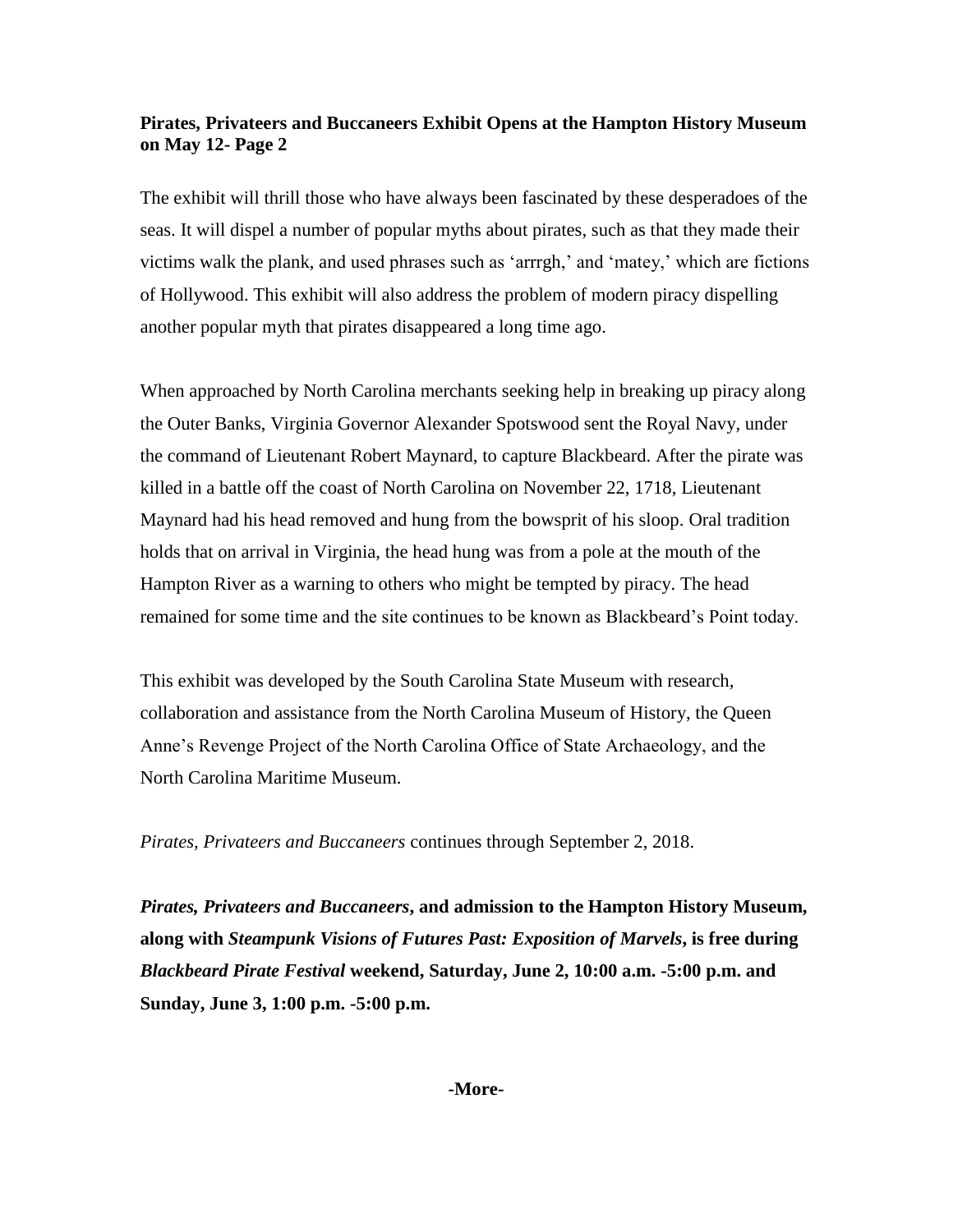**Pirates, Privateers and Buccaneers Exhibit Opens at the Hampton History Museum on May 12- Page 3**

#### **Related event:**

### **Blackbeard's Last Battle Monday, May 21, 7:00 p.m. – 8:00 p.m. Museum members free, non-members \$5.00**

As a prelude to the Blackbeard Pirate Festival on June 2&3, historian and documentary filmmaker Kevin Duffus, author of *The Last Days of Black Beard the Pirate: Within Every Legend Lies a Grain of Truth* presents a special illustrated lecture to separate fact from fiction related to this iconic figure. What happened during Black Beard's last days that precipitated his demise? Who, truly, was Edward Teach, aka Black Beard, and from whence did he come? What was his true name? And what happened to his treasure?

### 1**9 th Annual Blackbeard Pirate Festival**

Pillage and plunder your way through the coastal seaport city of Hampton, Virginia this June 1-3 when the 19th annual Hampton Blackbeard Pirate Festival returns for another year of swashbuckling excitement! Featured on the October 21, 2015 episode of the **Travel Channel's** *Expedition Unknown* **entitled** *Blackbeard's Hidden Gold* [\(http://www.travelchannel.com/shows/expedition-unknown/episodes/blackbeards-hidden](http://www.travelchannel.com/shows/expedition-unknown/episodes/blackbeards-hidden-gold)[gold\)](http://www.travelchannel.com/shows/expedition-unknown/episodes/blackbeards-hidden-gold) and named one of the **Top Five Pirate Festivals in North America by** *USA Today Travel* [\(www.usatoday.com/story/travel/destinations/2015/02/24/pirate](http://www.usatoday.com/story/travel/destinations/2015/02/24/pirate-festivals/23880041/?csp=travel)[festivals/23880041/?csp=travel\)](http://www.usatoday.com/story/travel/destinations/2015/02/24/pirate-festivals/23880041/?csp=travel), the festival celebrates Hampton's rich maritime heritage by commemorating the **300th ANNIVERSARY** of the demise of our most infamous visitor, Captain Edward Teach, a.k.a. Blackbeard the Pirate.

#### **Hampton History Museum**

The Hampton History Museum is located at 120 Old Hampton Lane in Downtown Hampton. There is plenty of free parking in the garage across from the museum. Open Mon-Sat, 10:00 a.m.-5:00 p.m. Sun 1:00 p.m.-5 p.m. Closed major holidays. Admission is \$5.00 for adults, \$4.00 for seniors, active military, active NASA, AAA, children 4-12, free to children under 4. For more information, call 757-727-1102, visit www.HamptonHistoryMuseum.org, or like the Hampton History Museum on Facebook and follow it on Twitter and Instagram.

Partially bordered by the Hampton Roads harbor and Chesapeake Bay, Hampton, with the 344,000 sq. ft. Hampton Roads Convention Center and the award-winning Hampton Coliseum, is located in the center of Coastal Virginia and the Hampton Roads metropolitan area. Hampton is the site of America's first continuous English-speaking

**-More-**